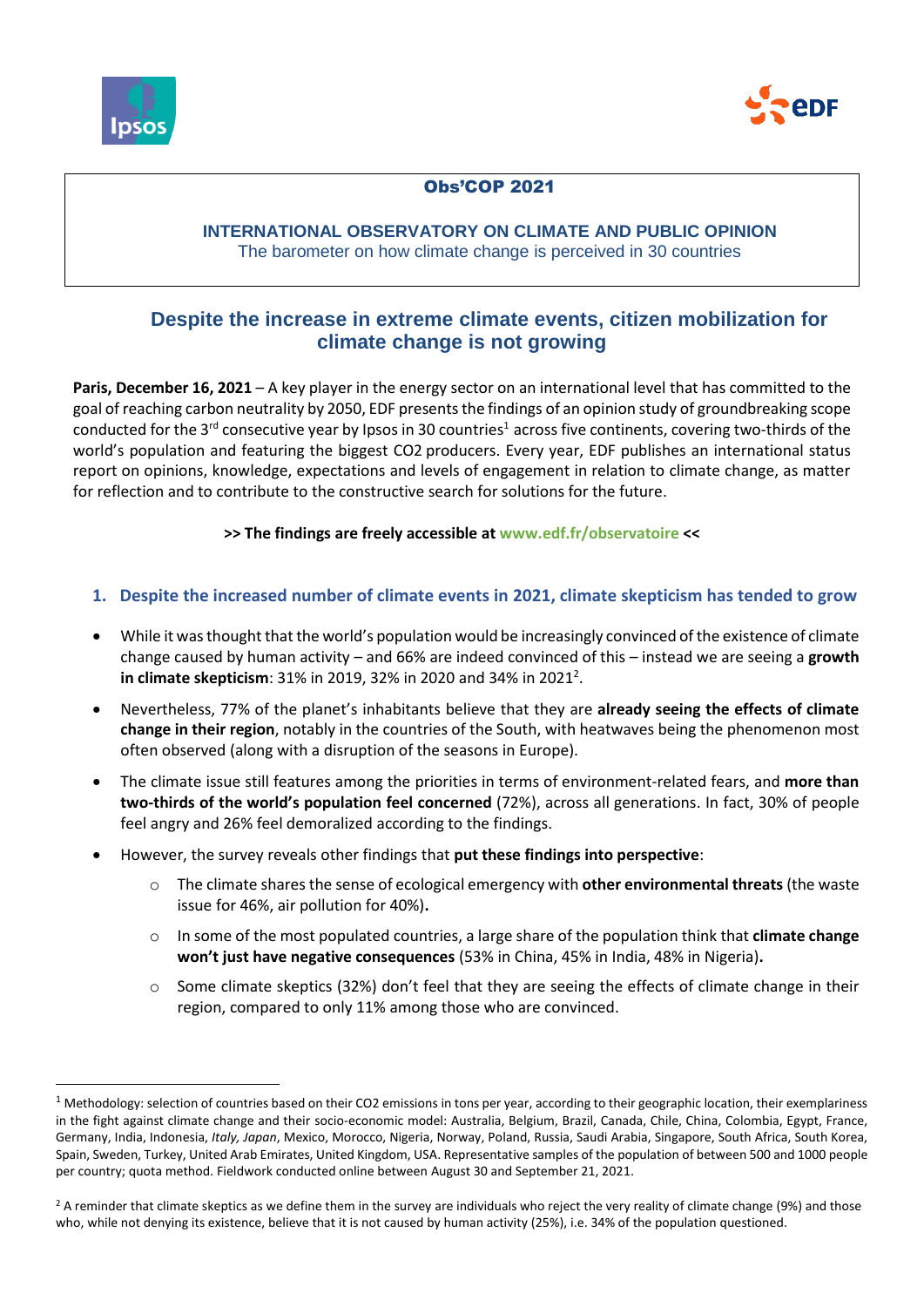## **2. Purchasing power and poverty have once again become key issues, a pro-environment turnaround in the economy is still desirable**

- The tone of current concerns is economic and social. The question of the **cost of living** moves up to first place this year in terms of concerns in the 30 countries questioned (52%, +5 points), **on a par with Covid**, which drops 7 points<sup>3</sup>. Poverty ranks  $3^{rd}$  (47%, +2 points) and the healthcare system  $4^{th}$  (43%).
- **The environment is not downgraded:** in 5th position at 41%, it cannot compete with concerns that are closer to everyday life, but it surpasses unemployment and crime.
- A small majority of 50% on a global scale claim to be favorable to giving **priority to the environment over growth and employment**, whereas 35% would make the opposite choice and 15% did not comment.
- Opting for the environment is more common among more affluent and educated people. Contrary to common belief, **young people are not more pro-environment or in favor of degrowth than their elders** on an international scale, although the under-25s are a little more so in Europe.
- One of the reasons explaining the relative support for giving priority to the environment is the impression that the **environment does not destroy jobs**: only 23% of respondents on a global scale are afraid of this outcome. In Europe, opinions are more divided: 47% of Norwegians, 35% of Germans and 33% of Swedes expressed this fear.
- **3. Actions in favor of the climate are still not very effective and changing life styles is proving difficult**
- There is no consensus on the idea that **a mere change in life styles** would help fight climate change: it is shared by one out of two inhabitants of the planet (51%) and has tended to drop back in the past 2 years (- 2 points since 2019).
- For 69% of the world's population, the levers for resolving climate problems are still primarily a matter for governments. Consumers **feel that they are taking action on their own level (50%) and only 45% think that it is up to them to take action**.
- Globally, people are already carrying out a number of actions on an everyday basis: 40% carry out four actions or more systematically, 67% two or more. But it turns out that the actions most commonly taken – sorting waste, purchasing only seasonal fruits and vegetables, reducing packaging – are not the ones that would be most effective in fighting climate change.
- A lack of information is probably responsible for this. While the public are able to correctly identify (at a rate of over 80%) CO<sub>2</sub> emissions resulting from industry, electric power plants running on fossil fuels, transportation and deforestation, they are less convinced about the impact of heating and air conditioning (65%, of which 21% "a lot"). As for the role played by agriculture and digital tech, these seem less important (respectively 45% and 42%).
- On an international scale, measures targeting cars are the ones with the **lowest acceptability**, especially in Europe. For example, 46% of Europeans think that banning the sale of all new cars running on gasoline or diesel in the next 15 years is acceptable, c.f. 58% internationally.
- Likewise, **measures with a financial impact are less readily accepted**: a carbon tax (52%), but also taxes on air travel tickets (48%).
- **Three measures** are acceptable to two-thirds of respondents on the other hand:
	- o an ecotax on polluting cars (63%);

**.** 

- o a ban on short-haul flights when rail travel is an alternative (65%);
- $\circ$  obliging homeowners to insulate their homes (61%).

<sup>&</sup>lt;sup>3</sup> The survey was mainly carried out in September, before the start of the 5<sup>th</sup> Covid wave.